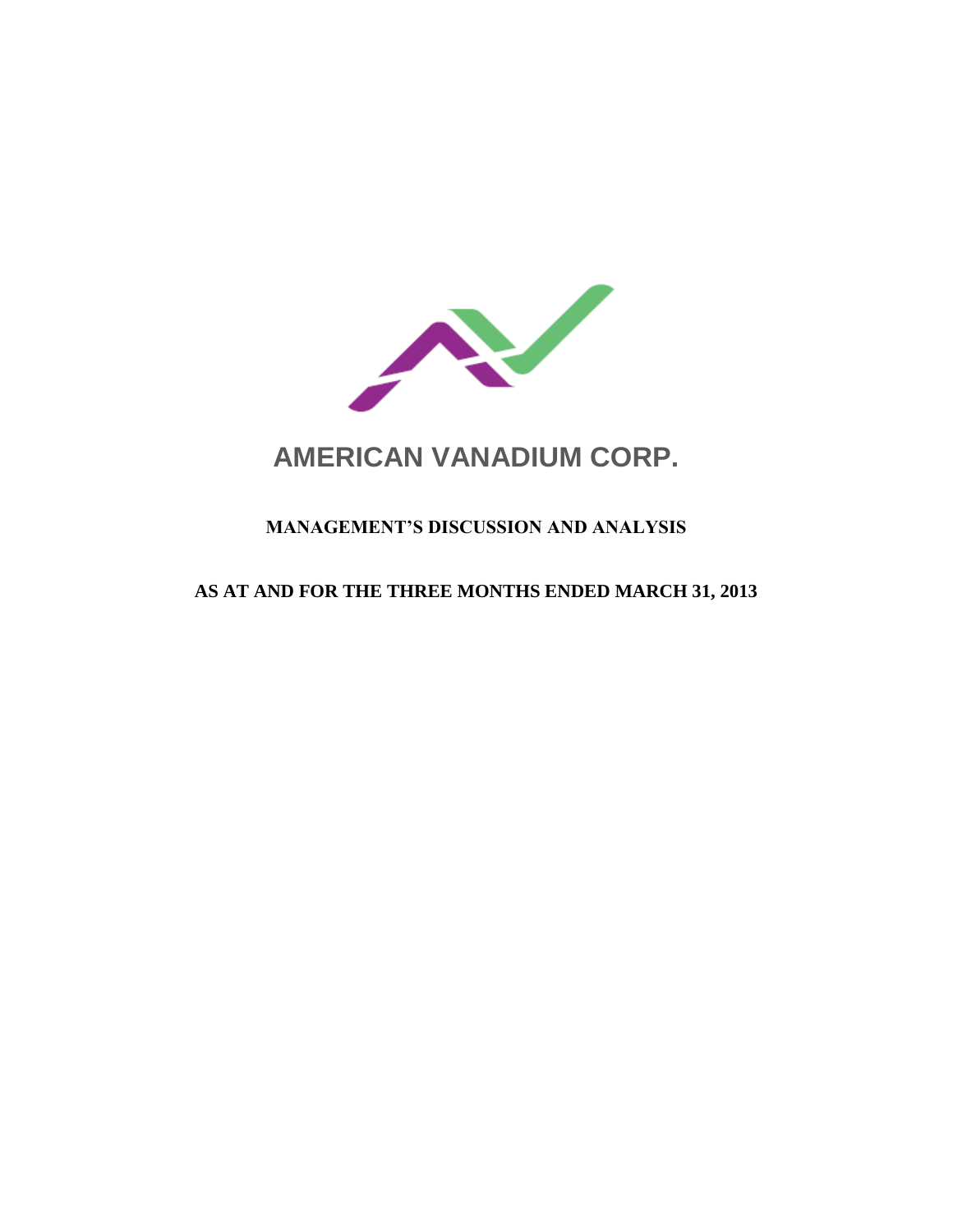## **Background**

This management discussion and analysis ("MD&A) of financial position and results of operation for American Vanadium Corp. (the "Company" or "American Vanadium") is prepared as at May 28, 2013. This MD&A should be read in conjunction with the Company's unaudited condensed consolidated interim financial statements as at and for the three months ended March 31, 2013 and with the Company's audited financial statements as at and for the year ended December 31, 2012.

Except as otherwise disclosed, all dollar figures included therein and in the following MD&A are quoted in Canadian dollars. Additional information relevant to the Company's activities can be found on SEDAR at [www.sedar.com.](http://www.sedar.com/)

## **Forward-Looking Statements**

Certain statements contained in the following MD&A constitute forward-looking statements. Such forward-looking statements involve a number of known and unknown risks, uncertainties and other factors which may cause the actual results, performance or achievements of the company to be materially different from any future results, performance or achievements expressed or implied by such forward-looking statements. Readers are cautioned not to place undue reliance on these forward-looking statements.

## **Company Overview**

Headquartered in Vancouver, Canada, the Company is a junior mining company focusing on the exploration and development of vanadium resources in the United States. The Company's primary exploration property is the Gibellini Property ("Gibellini"), located in Eureka County, Nevada. In September 2011, the Company announced results from a feasibility study of Gibellini and an updated National Instrument 43-101 technical report was released in October 2011.

In December 2012, the Company submitted a Plan of Operation for Gibellini to the US Bureau of Land Management and a Reclamation Plan to the Nevada Division of Environmental Protection. These are significant steps required for the permitting process.

Currently, the Company is focusing its operational resources on three primary initiatives:

- 1. Continuing work with regulatory agencies to obtain permits required to mine the Gibellini ore deposit;
- 2. Participating in the supply of high-value vanadium products, including grid-scale energy storage; and
- 3. Securing short and long-term financing for operating and project requirements.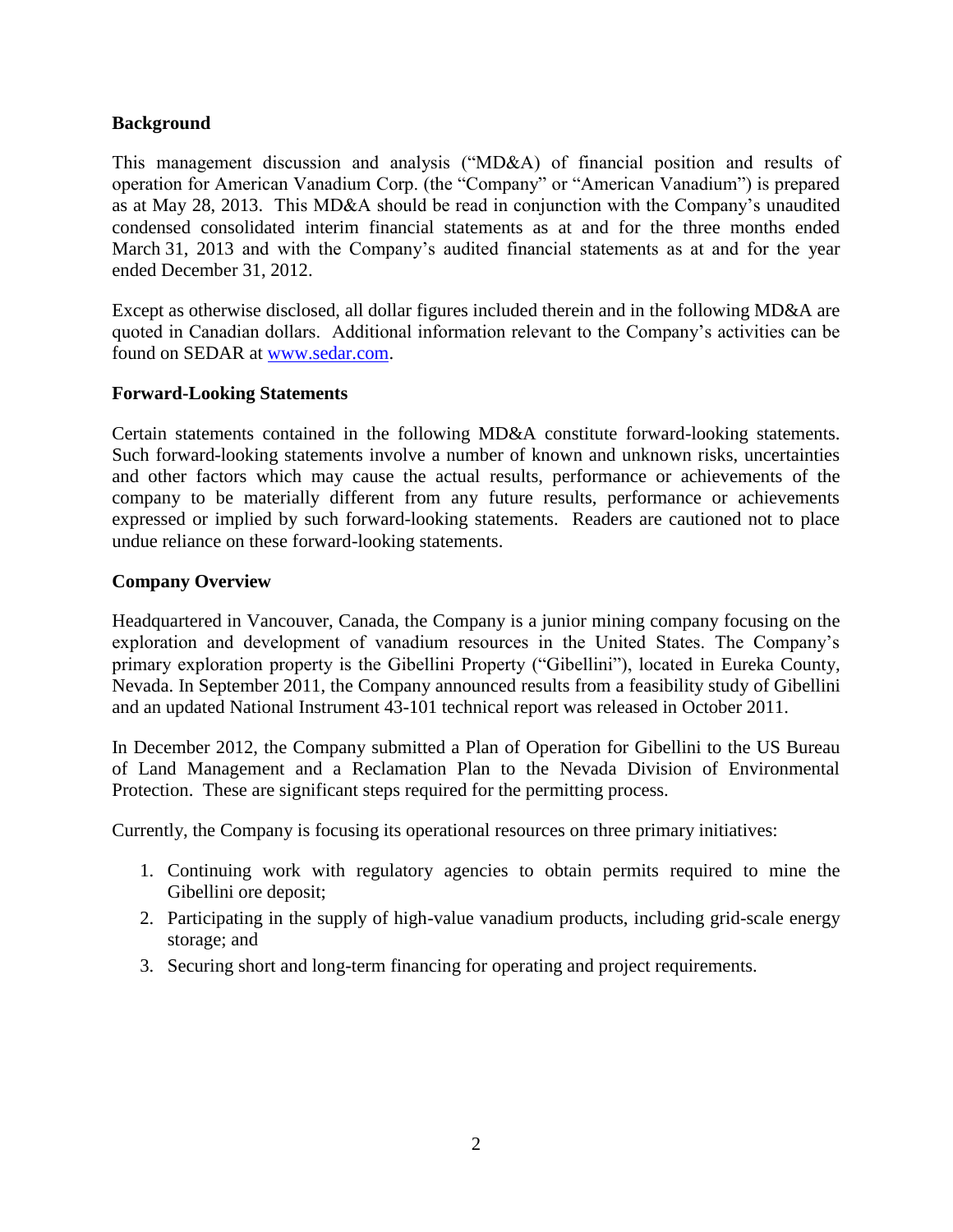In May 2013, the Company entered into a master sales agreement with Gildemeister Energy Solutions, Cellstrom GmbH ("Gildemeister") of Germany, whereby the Company will market and sell Gildemeister's CellCube vanadium redox flow batteries in North America. The distribution activities could be operated independently of operating a mine at Gibellini, while availing of synergies from having an internal supply of vanadium. This agreement represents a significant step towards the Company becoming a provider of energy storage and micro grid solutions in North America.

The Company's shares are listed on the TSX Venture Exchange ("TSX-V") under the symbol "AVC".

## **Mineral Property Overview**

The following mineral property overview has been reviewed and approved by Alan Branham, a member of the American Institute of Professional Geologists (CPG#10979), a Certified Professional Geologist, and a "qualified person" as that term is defined in National Instrument 43-101.

## *Gibellini Property, Eureka County, Nevada*

The Gibellini Property is approximately 4,254 acres in area and consists of 428 unpatented lode mining claims and seven placer claims. Of the unpatented lode claims, the Company holds 100% title to 376 claims. The remaining 52 claims are leased through on-going payments of US\$144,000, annually. These payments are treated as prepayments of net smelter royalties on future mine production from the property. The Company also holds title to the seven placer claims.

American Vanadium conducted a drilling program to obtain samples for metallurgical testing and verification of historic drill data. All metallurgical test work was performed by McClelland Laboratories (McClelland), of Sparks, NV. The holes were sited and drilled north and south of the holes used for a 2008 preliminary economic assessment to obtain a spatial representation of the mineralization across Gibellini. Metallurgical analysis performed on mineral samples from Gibellini indicates that the property's unique disseminated, sedimentary deposit allows for simple, sulphuric acid heap leach processing.

The Company engaged AMEC of Sparks, Nevada to produce a feasibility study (the "Feasibility Study") and a National Instrument 43-101 compliant technical report (NI 43-101 Technical Report, Gibellini Vanadium Project, Nevada, USA by Hanson, Orbock, Hertel and Drozd, August 31, 2011) covering the Gibellini Hill and Louie Hill deposits on the Gibellini Property (the "Technical Report"). The Feasibility Study was completed in September 2011, with the Technical Report released in October 2011.

As part of the work program for the Feasibility Study, the Company completed a bulk sampling program in 2010, comprising the collection of samples from both oxide and transition vanadium zones from four different trenches on the project, and a two-phased diamond drill program. The first phase of diamond drilling obtained samples from 500 feet of core from each metallurgical types across six holes for a comprehensive metallurgical testing program. The second phase of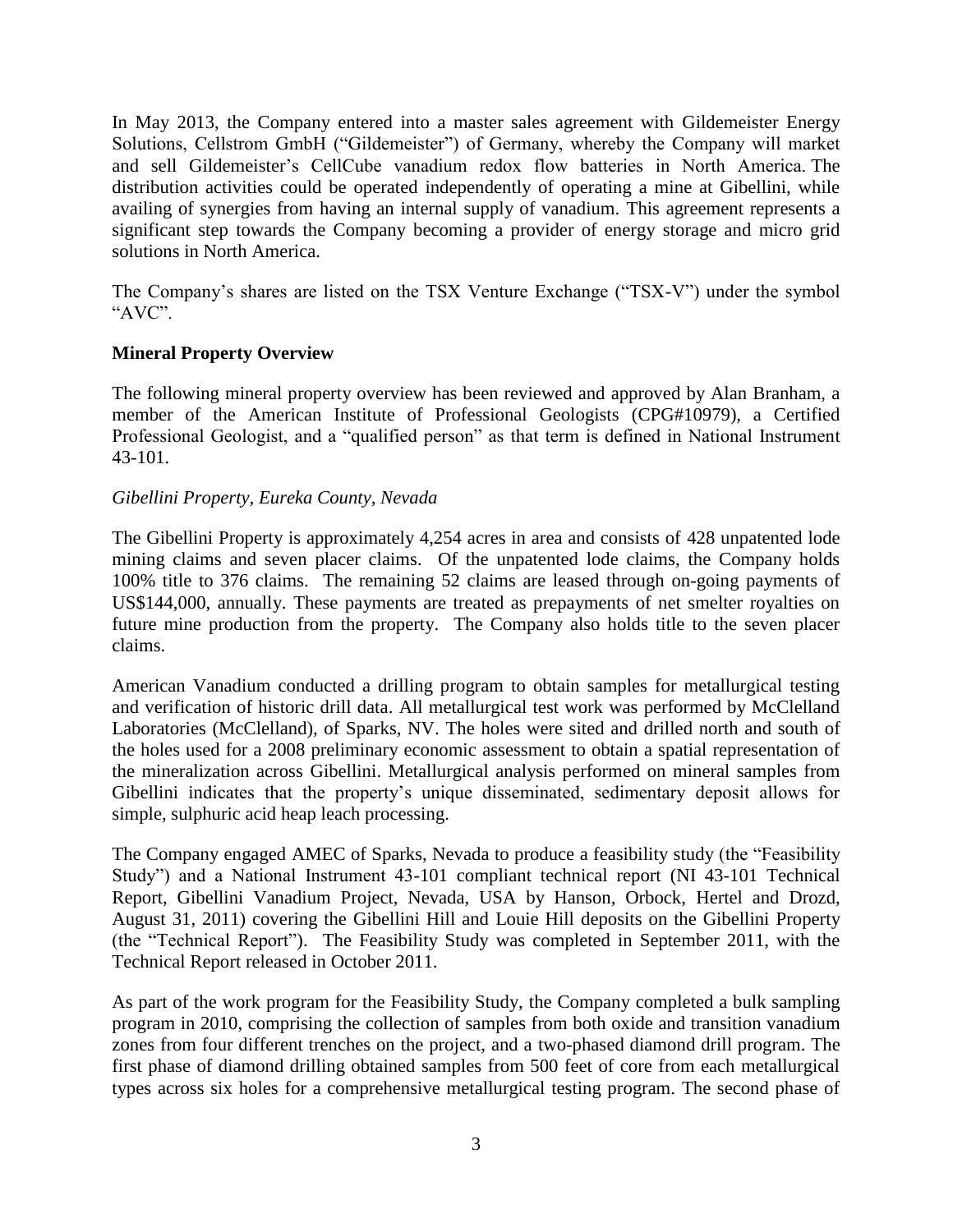diamond drilling resulted in geotechnical data that will provide information for design of the open pit, waste dump and access road designs.

American Vanadium and previous operators have drilled a total of 280 drill holes (51,265 ft) on Gibellini since 1946, comprising 16 core holes (4,046 ft), 169 rotary drill holes (25,077 ft; note not all drill holes have footages recorded) and 95 RC holes (22,142 ft).

The Technical Report shows that the Gibellini Hill deposit consists of:

- 120.5 million pounds of Proven and Probable vanadium pentoxide  $("V<sub>2</sub>O<sub>5</sub>")$  reserves from 20.0 million tons of ore at an average grade of 0.302%;
- 131.37 million pounds of Measured and Indicated  $V_2O_5$  resources (inclusive of Proven and Probable reserves) from 23.05 million tons of ore at an average grade of 0.285%; and
- $\bullet$  49.42 million pounds of Inferred V<sub>2</sub>O<sub>5</sub> resources from 14.23 million tons of ore at an average grade of 0.172%.

The Technical Report shows that the Louie Hill deposit consists of 41.87 million pounds of Inferred  $V_2O_5$  resources from 7.67 million tons of ore at an average grade of 0.27%.

The Feasibility Study shows that an operating mine would have an after-tax net present value of US\$170.1 million at a discount rate of 7%, and would generate an after-tax internal rate of return of 43%. Other highlights of the Feasibility Study are:

- $\bullet$  0.22 to 1 (waste:ore) strip ratio;
- 3.5 million tons mined per year;
- 65.9% average  $V_2O_5$  recovery;
- 11.4 million pounds average annual  $V_2O_5$  production;
- US\$4.10 average operating cost of per pound of  $V_2O_5$ ;
- US\$95.5 million capital cost; and
- US\$10.95 per pound average  $V_2O_5$  selling price of over the life of mine.

The following operational, regulatory, and environmental steps have been taken in order to advance Gibellini towards development:

- 1. In August 2011, the Company obtained the necessary rights for all water usage that is required to operate a mine.
- 2. In November 2011, the Company awarded Scotia International of Nevada, Inc. a contract to manage the basic and detailed engineering, procurement and construction processes required during to develop a mine. In October 2012, the scope of this contract was enhanced to include engineering design of a borrow pit at Gibellini and electrolyte production. During the three months ended March 31, 2013, the Company recorded expenses of \$326,053 for basic engineering work and borrow pit design and \$215,187 for design work on electrolyte production that conducted under the scope of this agreement and scope amendments. As at March 31, 2013, the Company had a deposit for future work totaling \$568,895.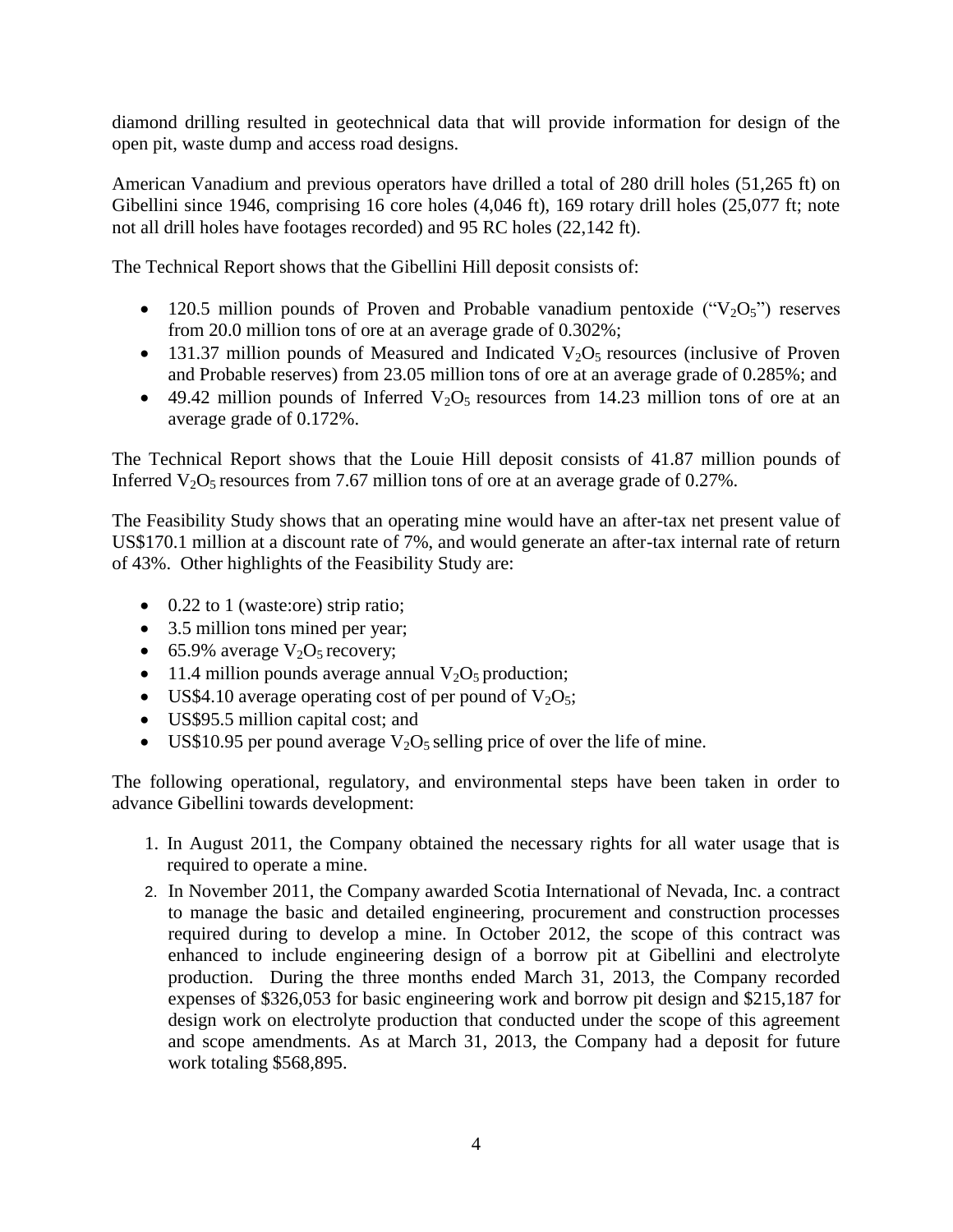- 3. In April 2012, Mr. Ron Espell was appointed Vice President, Environmental. Mr. Espell will lead the initial environmental permitting of Gibellini, as well as ongoing environmental management.
- 4. In December 2012, the Company submitted its Plan of Operation to Bureau of Land Management ("BLM") and Nevada Division of Environmental Protection ("NDEP") to obtain all required operating permits and approvals. The Plan of Operations which details the plan for Gibellini from mine design, to processing facilities, to reclamation plan, was deemed complete by the BLM and the Notice of Intent to Prepare an Environmental Impact Statement was published in the Federal Register on April 22, 2013. Importantly, the Plan of Operations incorporates numerous product outputs for high purity vanadium products for the titanium alloying industry as well as electrolyte for the vanadium flow battery market. Preparation of the Nevada state permit applications is on-going and is expected to be submitted to the NDEP in the third quarter 2013.
- 5. During the three months ended March 31, 2013, the Company spent \$137,424 for ongoing mineral claim leases and incurred \$920,809 in exploration and evaluation expenses.

The Company has made progress towards proving the purity of its own reserves as well as developing purification processes. Initial lab results have shown that vanadium produced from Gibellini is well-suited for use as an electrolyte for mass storage batteries as well as other higher margin product lines such as aluminum and titanium vanadium master alloys.

## *Del Rio and Hot Creek Projects, Eureka County, Nevada*

In September 2010, the Company acquired mineral rights to the Del Rio Project ("Del Rio"), a vanadium project located approximately eight miles south of Gibellini. These wholly-owned mineral rights carry no royalty burden and were acquired by staking 120 unpatented lode claims on lands administered by the Bureau of Land Management. To date, work completed on Del Rio includes geologic mapping and sampling on the four square mile claim block. This work identified vanadium-bearing shale exposed at surface which is mineralized over 1800 feet (550 metres) of strike and 1200 feet (360 metres) of width. Five trenches were sampled in this target area. Mapping identified that all zones were oxidized with mineralogy that suggests targets on the Del Rio have potential for an enriched vanadium zone at depth. The oxidized zone had similar grades to the Gibellini deposit with one area containing over  $1\%$  V<sub>2</sub>O<sub>5</sub> at the surface.

In 2010, a smaller vanadium prospect, Hot Creek, was also acquired by staking 18 claims south of Del Rio with vanadium bearing shale, similar in geologic setting to Gibellini. This prospect will be explored along with the Del Rio. Values up to 0.5%  $V_2O_5$  have been found along a one kilometre long zone of favourable oxidized shale exposed along a ridge. The prospect appears to be located in a large thrust fault along the trend of Gibellini.

## **Voluntary Change in Accounting Policy**

The Company is party to a long-term engineering, procurement and construction management contract. Payments made pursuant to the contract are initially recorded as a deferred expense asset, which is then amortized on a percentage-of-completion basis in accordance with IAS 11 "Construction Contracts". As at and prior to December 31, 2012, the Company measured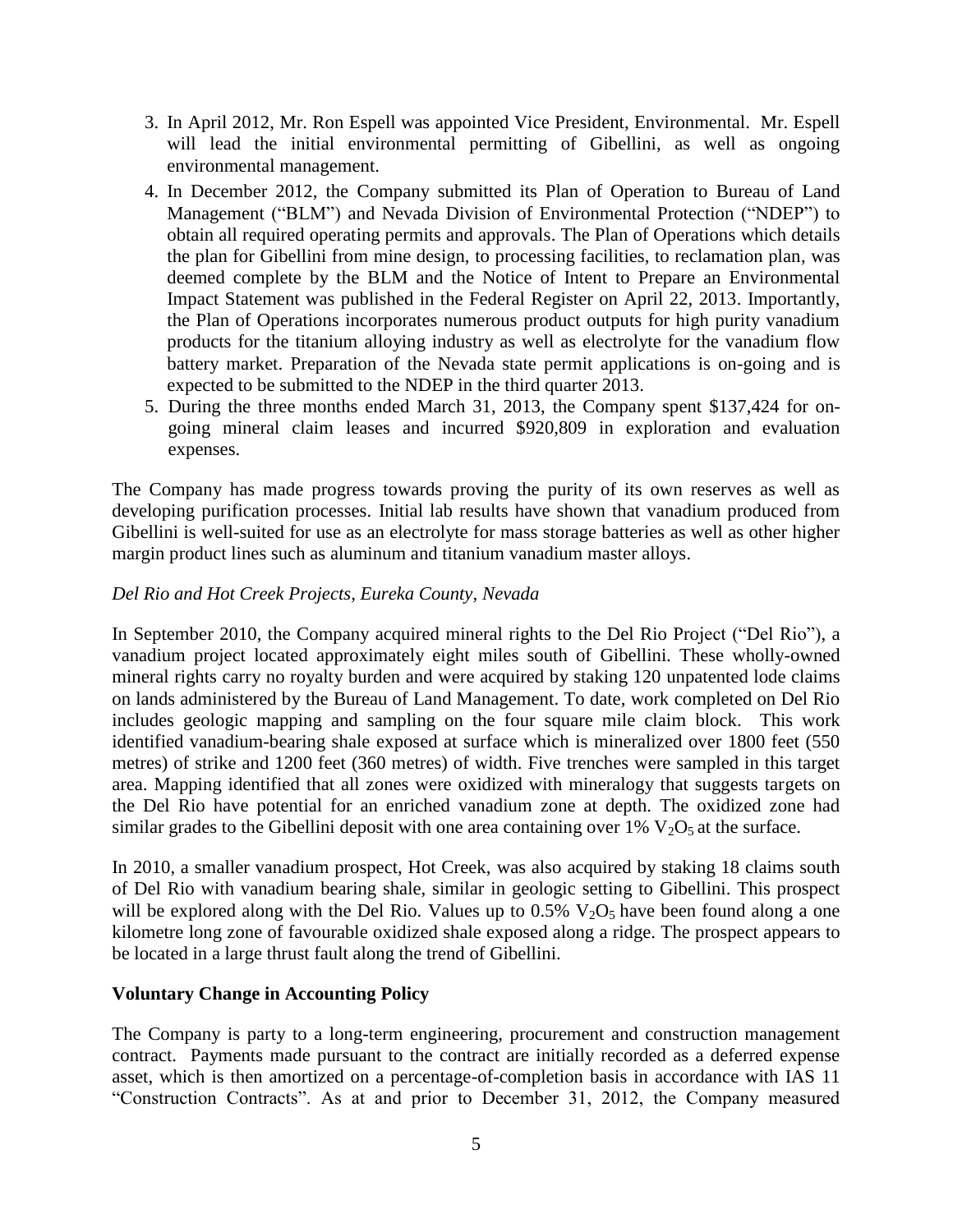percentage-of-completion on the basis of hours spent on the related project by the contractor as a proportion of total expected hours required. Commencing January 1, 2013, the Company now measures percentage-of-completion on the basis of elapsed time since the inception of the contract as a proportion of the estimated duration of the related work. The change in the basis of measurement of percentage-of-completion was made in order to more accurately recognize the Company's contract expense in a reported period.

The change in measurement basis for percentage-of-completion has been applied retrospectively to all periods reported in MD&A. Although the total expense pursuant to the contract does not change, the timing of recognition of this expense over the life of the contract has resulted in comparative balances being different than those that were previously reported.

A reconciliation of certain comparative balances, as initially presented in accordance with the previous basis of measurement, to their current presentation is included in Note 3 of the Company's unaudited condensed consolidated interim financial statements as at and for the three months ended March 31, 2013.

## **Financial Review**

As an exploration-stage company, American Vanadium does not have any operating revenues and its accounting policy is to expense exploration and evaluation expenditures incurred until technical and economic feasibility on a specific property has been established and the Company has obtained sufficient financing to fund mine development. The Company has established the technical and economic feasibility on its primary mineral property, Gibellini, but does not have the funds required for development. As such, the Company continues to recognize an expense for all exploration and evaluation expenditures as incurred.

To date, the Company has not earned any revenues from vanadium sales, has not declared any cash dividends, and has not held any long-term debt.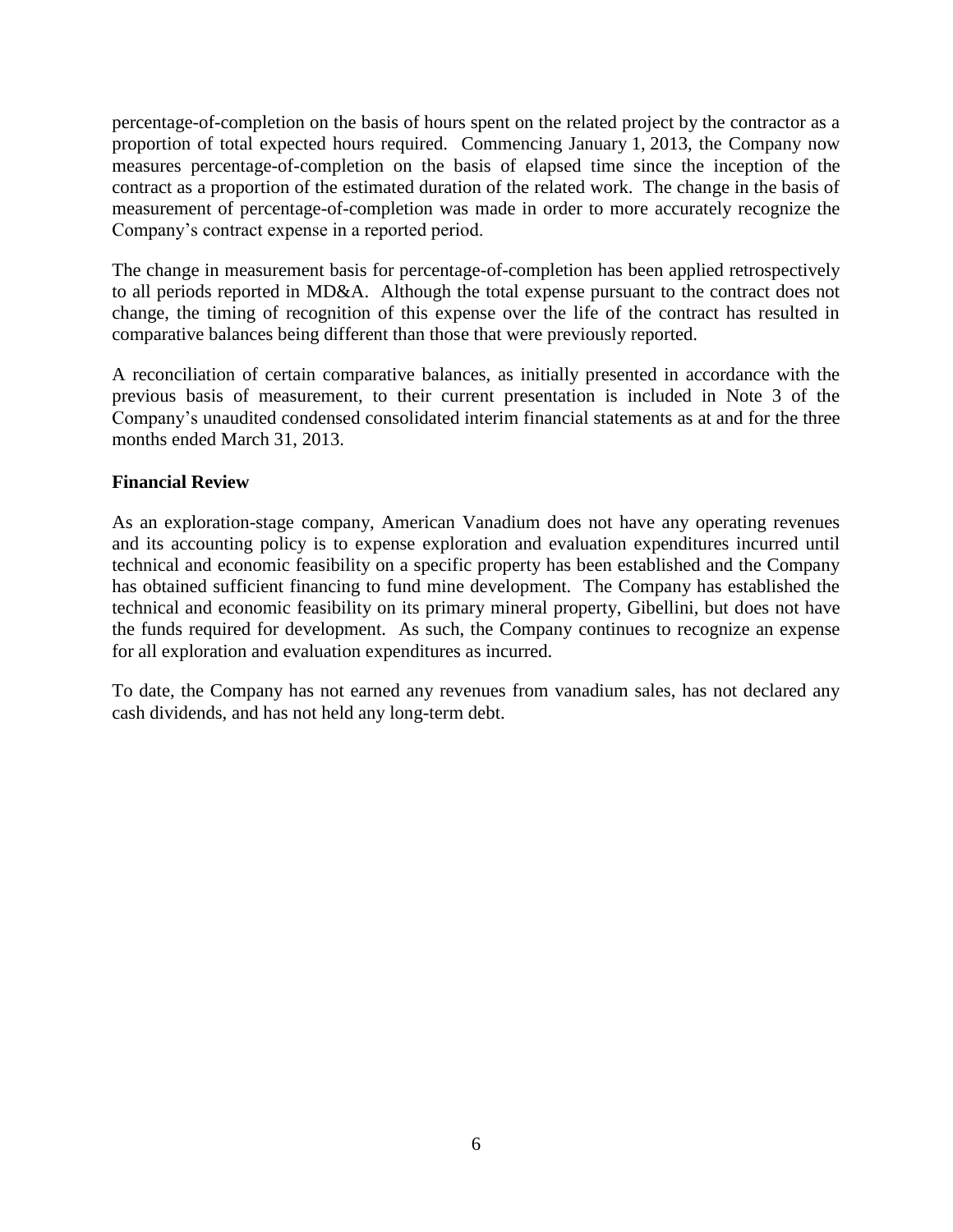Significant financial statement items are as follows:

|                                  | March 31  | December 31 |
|----------------------------------|-----------|-------------|
|                                  | 2013      | 2012        |
|                                  | \$        |             |
|                                  |           | Restated    |
| <b>Balance Sheet:</b>            |           |             |
| Cash                             | 48,555    | 1,716,318   |
| Total assets                     | 4,056,717 | 4,648,886   |
| Long-term liabilities            |           |             |
|                                  |           |             |
|                                  | March 31  | March 31    |
| For the three months ended       | 2013      | 2012        |
|                                  |           |             |
|                                  |           | Restated    |
| <b>Operations:</b>               |           |             |
| <b>Exploration expenditures</b>  | 920,809   | 1,397,016   |
| Administrative costs             |           |             |
| General                          | 518,163   | 578,135     |
| Stock-based compensation         | 14,095    | 95,088      |
| Foreign exchange (gain) loss     | (24,905)  | 36,008      |
| Interest income                  | (617)     | (4,228)     |
| Net comprehensive loss           | 1,427,545 | 2,102,019   |
| Basic and diluted loss per share | 0.04      | 0.08        |
| Dividends per share              |           |             |

#### *Total assets*

The decrease in total assets as at March 31, 2013 to \$4.1 million from \$4.6 million as at December 31, 2012 is largely a result of cash expenditures for operating activities of \$1.5 million, which was partially off-set by \$0.9 million in proceeds for an April 2013 private placement of common shares that was received in March 2013 and an increase of \$0.1 million to mineral properties.

The \$1.5 million in operating expenditures relate primarily to exploration and evaluation work on Gibellini, general and administrative expenses, payments for the engineering management contract and the payment of accounts payable and accrued liabilities recorded as at December 31, 2012.

#### *Net comprehensive loss*

As the Company has no sources of operating income, the net comprehensive loss for the three months ended March 31, 2013 was \$1.4 million, compared with net comprehensive loss for the three months ended March 31, 2012 of \$2.1 million. This decrease is primarily a result of a decrease in exploration and evaluation expense of \$476 thousand reflecting changes to the expected timeline for basic engineering work performed on Gibellini. Additionally stock-based compensation decreased by \$81 thousand, reflecting the fact that most options currently outstanding are fully vested, a foreign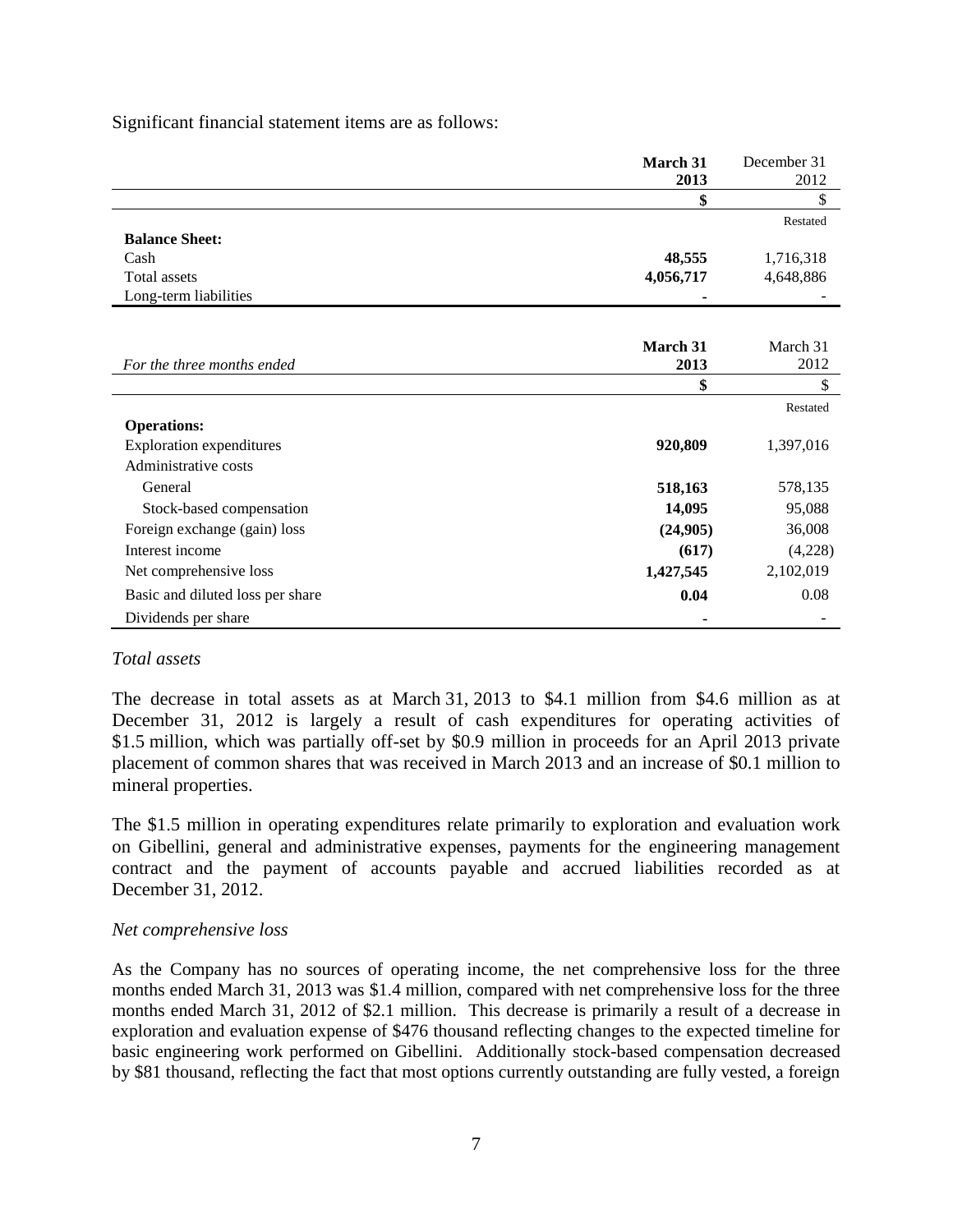exchange gain of \$24 thousand in 2013 compared with a loss of \$36 thousand in 2012, and general reductions in travel and other administrative costs reflecting the Company's cost-containment efforts.

## **Results of Operations**

Select expenses incurred by the Company are as follows:

|                                                | For the three | For the three |
|------------------------------------------------|---------------|---------------|
|                                                | months ended  | months ended  |
|                                                | March 31,     | March 31,     |
|                                                | 2013          | 2012          |
|                                                | \$            | \$            |
|                                                |               | Restated      |
| Exploration and evaluation expenses            | 920,809       | 1,397,016     |
| General and administrative expenses:           |               |               |
| Salaries and benefits                          | 194,738       | 219,768       |
| Consulting                                     | 111,152       | 122,775       |
| Office facilities and administrative costs     | 42,852        | 47,640        |
| Investor relations and shareholder information | 42,287        | 54,524        |
| Audit and legal                                | 34,198        | 9,997         |
| Other                                          | 32,190        | 31,524        |
| Travel                                         | 31,865        | 70,526        |
| Office and sundry                              | 28,881        | 21,381        |
| Stock-based compensation                       | 14,095        | 95,088        |
| Total general and administrative expenses      | (532, 258)    | (673, 223)    |
| Foreign exchange gain (loss)                   | 24,905        | (36,008)      |
| Interest income                                | 617           | 4,228         |
| Net comprehensive loss                         | (1,427,545)   | (2,102,019)   |

All of the exploration and evaluation expenses incurred for the three months ended March 31, 2013 relate to work conducted on Gibellini. These costs include: \$326 thousand for engineering, procurement and construction management; \$258 thousand for metallurgy; \$160 thousand for environmental permitting; \$65 thousand for office and administrative costs directly related to Gibellini.

Stock-based compensation expense for the three months ended March 31, 2013 was \$14 thousand, compared with \$95 thousand for the three months ended March 31, 2012. This decrease is owing to fewer options being granted or vesting in the current period than in the comparative period.

Other general and administrative expenses were consistent between the three months ended March 31, 2013 and the three months ended March 31, 2012.

The Company recorded a \$25 thousand foreign exchange gain for the three months ended March 31, 2013 which resulted from a decrease in the value of the Canadian dollar against the US dollar; compared to a foreign exchange loss of \$36 thousand for the three months ended March 31, 2012.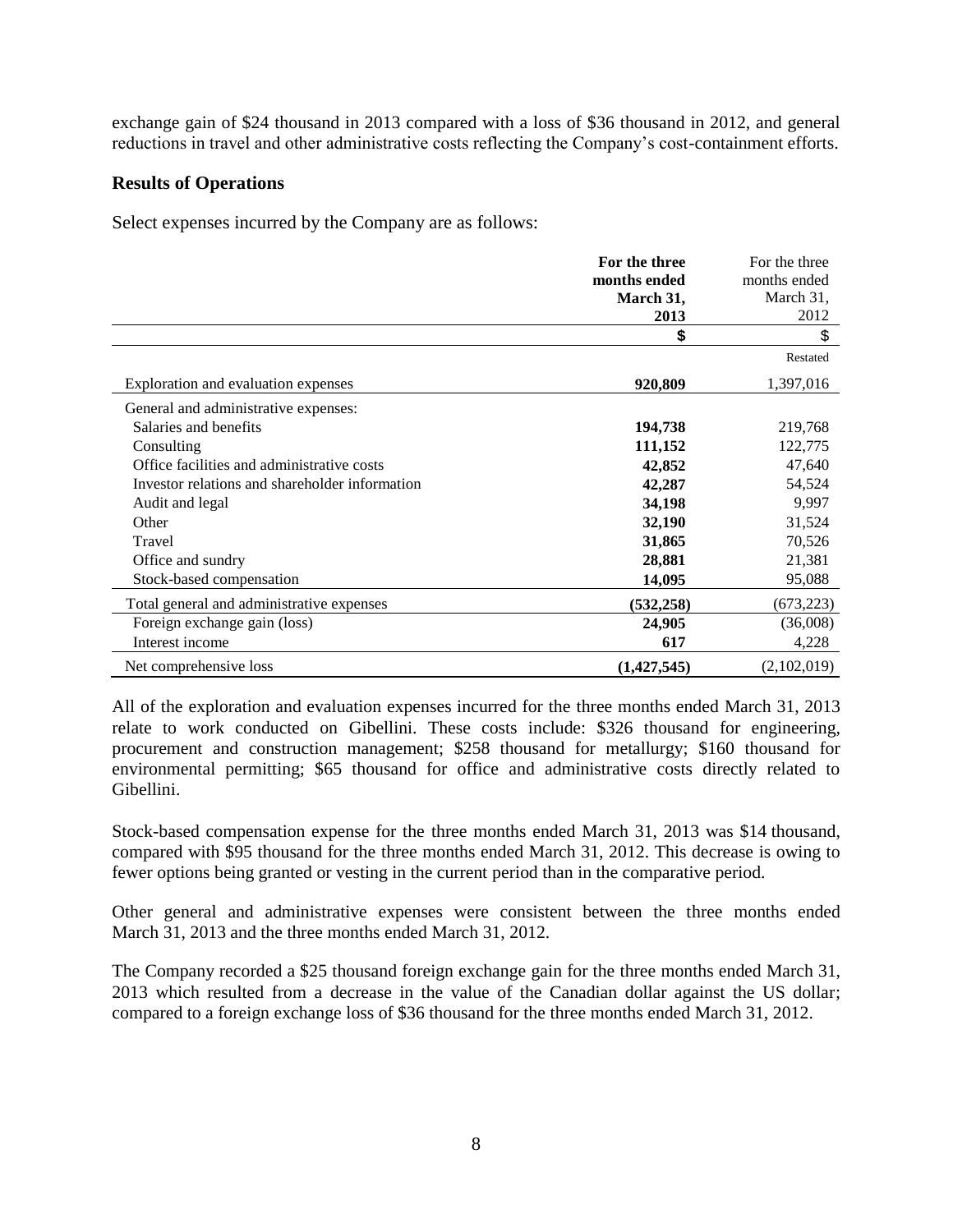## **Financial Condition, Liquidity and Capital Resources**

As at March 31, 2013, the Company had a working capital deficit of \$276 thousand compared to working capital of \$1.2 million as at December 31, 2012. The March 31, 2013 deficit includes cash of \$49 thousand, restricted cash of \$920 thousand, and \$569 thousand in deferred engineering management expense and deposit, offset by liabilities of \$2.1 million. The decrease in the Company's working capital during the three months ended March 31, 2013 resulted from cash expenditures for mineral exploration and evaluation, as well as for general and administrative purposes. Subsequent to March 31, 2013, the Company reclassified a \$920 thousand liability as at March 31, 2013 for subscription receipts received for a private placement to share capital upon the completion of the private placement. This resulted in an increase to working capital of \$920 thousand.

The Company will use its existing working capital to fund near-term general and administrative expenses, but additional funds will be required to fund the required permitting process and design, engineering and development costs for a mine at Gibellini and to pay for long-term administrative expenses. Possible funding sources include equity or debt financing, and although the Company has been successful with its equity financings in the past, there is no assurance that future financing will be available or that financing terms will be attractive.

In April 2013, the Company raised \$1.1 million (\$920,000 received in March 2013), net of cash issuance costs, from a non-brokered private placement of 1,607,698 common share units at a price of \$0.70 per unit. Each unit consists of one common share and on-half of one common share purchase warrant. In addition, \$35 thousand was received through the exercise of stock options during the three months ended March 31, 2013.

Management is actively targeting sources of additional financing which would assure continuation of the Company's operations and exploration programs. In order for the Company to meet its liabilities as they come due and to continue its operations, the Company is solely dependent upon its ability to generate such financing. Possible funding sources include equity or debt financing, and although the Company has been successful with its equity financings in the past, there is no assurance that future financing will be available or that financing terms will be attractive.

As of May 28, 2013, the Company has 35,185,198 common shares issued and outstanding. An additional 3,834,359 warrants are outstanding, exercisable into common shares at prices between \$1.00 and \$1.20, and there are 2,344,250 stock options outstanding of which 1,664,250 are currently vested and "in the money".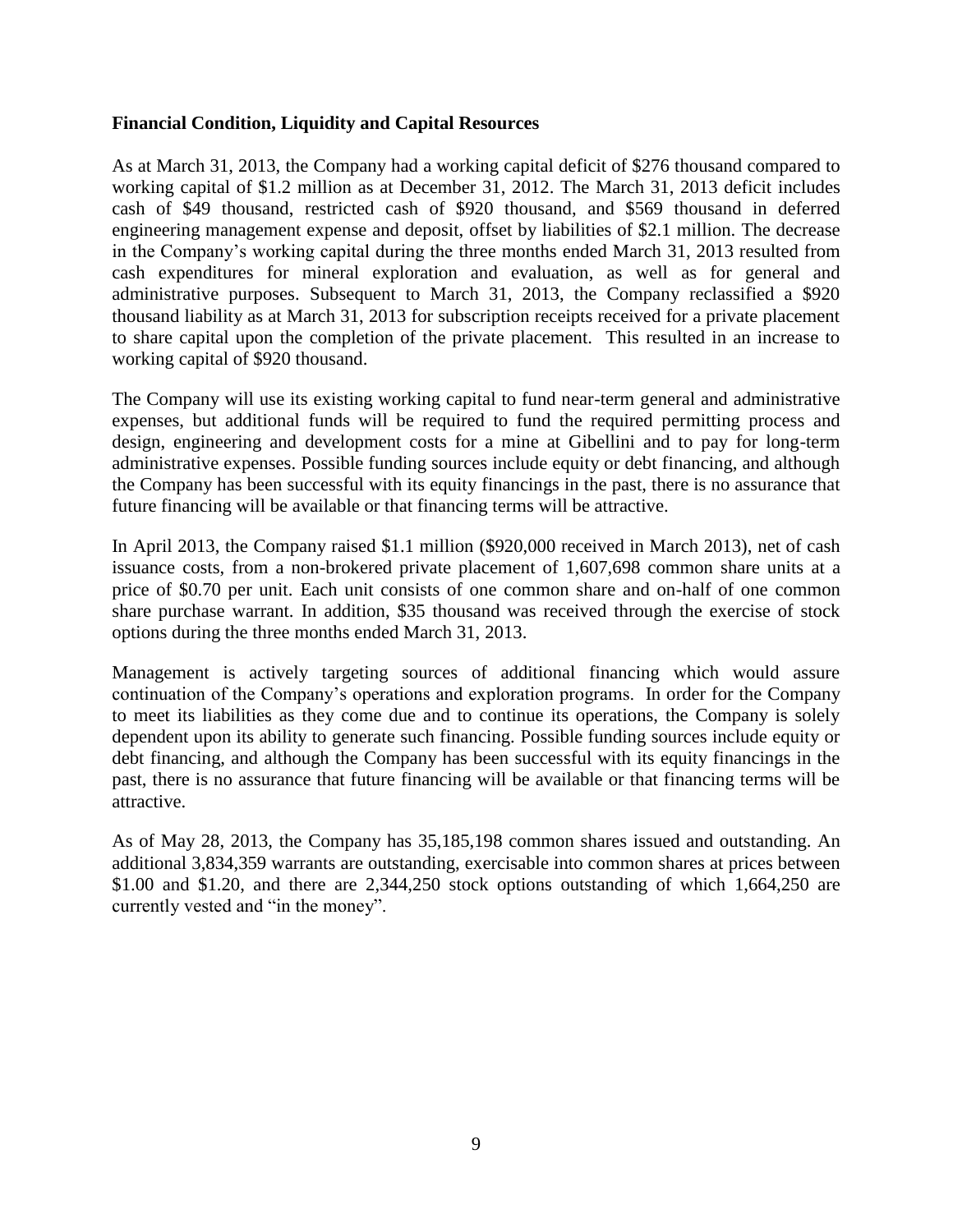## **Summary of Quarterly Results:**

| For the Three or Four<br><b>Months Ended</b> | <b>Exploration</b><br>and Evaluation <sup>2</sup> | General<br>Expenses <sup>3</sup> | <b>Stock-based</b><br>Compensation <sup>3</sup> | <b>Interest</b><br>Income <sup>4</sup> | <b>Net</b><br>Comprehensive<br>Loss | <b>Basic and</b><br><b>Diluted Loss</b><br><b>Per Share</b> |
|----------------------------------------------|---------------------------------------------------|----------------------------------|-------------------------------------------------|----------------------------------------|-------------------------------------|-------------------------------------------------------------|
|                                              |                                                   |                                  |                                                 |                                        |                                     |                                                             |
|                                              |                                                   |                                  |                                                 |                                        |                                     |                                                             |
| March 31, 2013                               | 920,809                                           | 518,163                          | 14.095                                          | (617)                                  | 1.427.545                           | 0.04                                                        |
| December 31, $2012^5$                        | 1,004,061                                         | 512,166                          | 17,732                                          | (1,352)                                | 1,567,430                           | 0.05                                                        |
| September 30, $2012^5$                       | 1,238,299                                         | 539,863                          | 41.620                                          | (1,814)                                | 1,784,533                           | 0.07                                                        |
| June 30, $2012^5$                            | 989.741                                           | 673,895                          | 180,340                                         | (2,305)                                | 1,818,146                           | 0.07                                                        |
| March 31, 2012 <sup>5</sup>                  | 1,397,016                                         | 578,135                          | 95,088                                          | (4,228)                                | 2,102,019                           | 0.08                                                        |
| December 31, $20111$                         | 752.715                                           | 875,056                          | 228,456                                         | (8,588)                                | 1,660,534                           | 0.06                                                        |
| August 31, 2011                              | 726,009                                           | 433.461                          | 162.962                                         | (7, 193)                               | 1,297,666                           | 0.05                                                        |
| May 31, 2011                                 | 1,104,214                                         | 438,109                          | 389,952                                         | (2,897)                                | 1,932,245                           | 0.09                                                        |

#### **Explanatory Notes:**

- 1. Due to a change in financial year-end from February 28 to December 31, the Company did not issue results for the three months ended November 30, 2011. Instead, the period ended December 31, 2011 is a fourmonth period.
- 2. Exploration and evaluation costs for the three months ended May 31, 2011 were higher than those incurred for most subsequent quarters as the Company incurred charges to complete the Feasibility Study. Exploration and evaluation costs for the three months ended September 30, 2012 increased to \$1.4 million primarily owing to environmental permitting and engineering charges incurred to complete the Plan of Operation, and have subsequently decreased as the Company awaits permitting results and seeks financing to develop Gibellini.
- 3. With increasing mineral exploration, general expenses have also increased since May 31, 2011 as additional corporate-level support has been required to fund and facilitate mineral exploration. Likewise, as additional employees have been hired and stock options granted, there is a general trend to increasing stock-based compensation expense, although as many options became fully vested, stock-based compensation has fallen sharply since the quarter ended June 30, 2012.
- 4. The Company earns interest income from funds on deposit but has no operating revenue. Interest income is dependent upon the amount of funds on deposit and interest rates paid.
- 5. Following the change described under "Voluntary Change in Accounting Policy," herein, amounts reported for exploration and evaluation expense, net loss and loss per share for certain periods have been restated.

#### **Transactions with Related Parties**

During the three months ended March 31, 2013, a \$19,500 (2012 - \$19,500) expense was recorded for office facilities, corporate and administrative services provided by a company jointly controlled by a director of the Company, of which \$15,823 (December 31, 2012 - \$27,605) is included in accounts payable and accrued liabilities.

During the three months ended March 31, 2013, a \$45,000 expense  $(2012 - $45,000)$  was recorded for consulting services provided by a company jointly controlled by a director of the Company.

Included in prepaid expenses as at March 31, 2013 is \$10,000 (December 31, 2012 - \$10,000) advanced to the Chief Executive Officer of the Company for corporate expenses to be incurred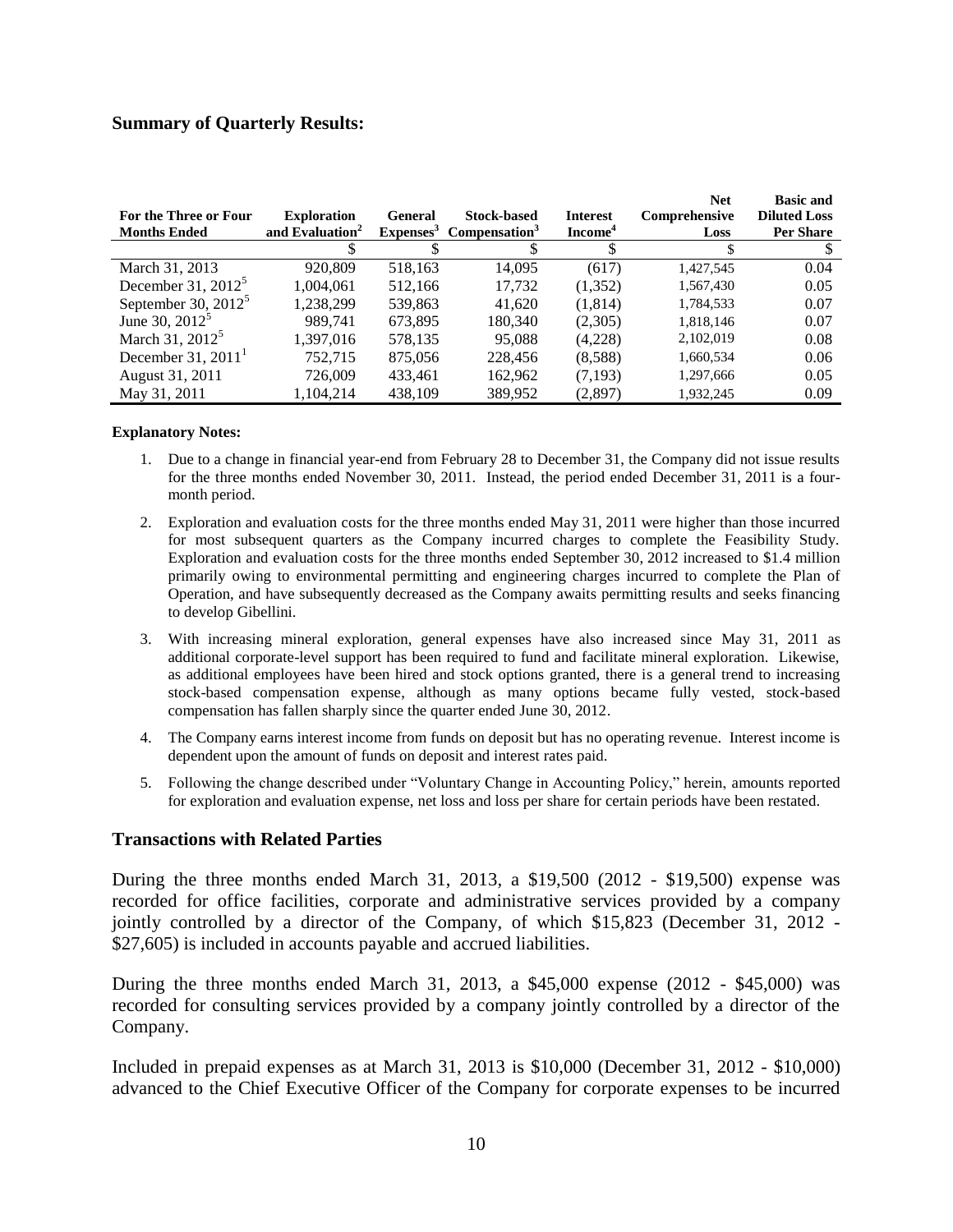on the Company's behalf. Included in accounts payable and accrued liabilities is a total of \$21,765 (December 31, 2012 - \$10,186) owing to this officer.

Included in accounts payable and accrued liabilities as at March 31, 2013 is a total of \$13,297 (December 31, 2012 - \$21,453) owing to the Executive VP, Operations; and \$1,784 (December 31, 2012 - \$4,343) owing to the Vice President, Environmental.

These transactions were in the normal course of operations and were measured at the exchange amount, which is the amount of consideration established and agreed to by the related parties.

## **Financial Instruments and Risk Management**

As at March 31, 2013, the Company's financial instruments are comprised of cash, restricted cash, amounts receivable, reclamation deposits and accounts payable and accrued liabilities. With the exception of cash and restricted cash, all financial instruments held by the Company are measured at amortized cost. The fair values of these financial instruments approximate their carrying value due to their short-term maturities. Fair values of financial instruments are classified in a fair value hierarchy based on the inputs used to determine fair values.

The levels of the fair value hierarchy are as follows:

- Level 1 Unadjusted quoted prices in active markets for identical assets or liabilities;
- Level  $2 -$  Inputs other than quoted prices that are observable for the asset or liability either directly or indirectly; and
- Level 3 Inputs that are not based on observable market data.

Financial instruments measured at fair value on the balance sheet are summarized in levels of fair value hierarchy as follows:

|                 | <b>Level 1</b> | <b>Level 2</b> | Level 3                  |
|-----------------|----------------|----------------|--------------------------|
|                 |                |                |                          |
| Cash            | 48,555         |                |                          |
| Restricted cash | 920,000        | $\blacksquare$ | $\overline{\phantom{a}}$ |
| Total           | 968,555        | $\blacksquare$ |                          |

The Company's financial instruments are exposed to certain financial risks, including currency risk, credit risk, liquidity risk and interest rate risk.

## *Currency risk*

A portion of the Company's expenses are incurred in United States dollars and financial instrument balances are held in this currency. A significant change in the currency exchange rates between the Canadian dollar relative to the United States dollar could have a negative effect on the Company's results of operations, financial position or cash flows.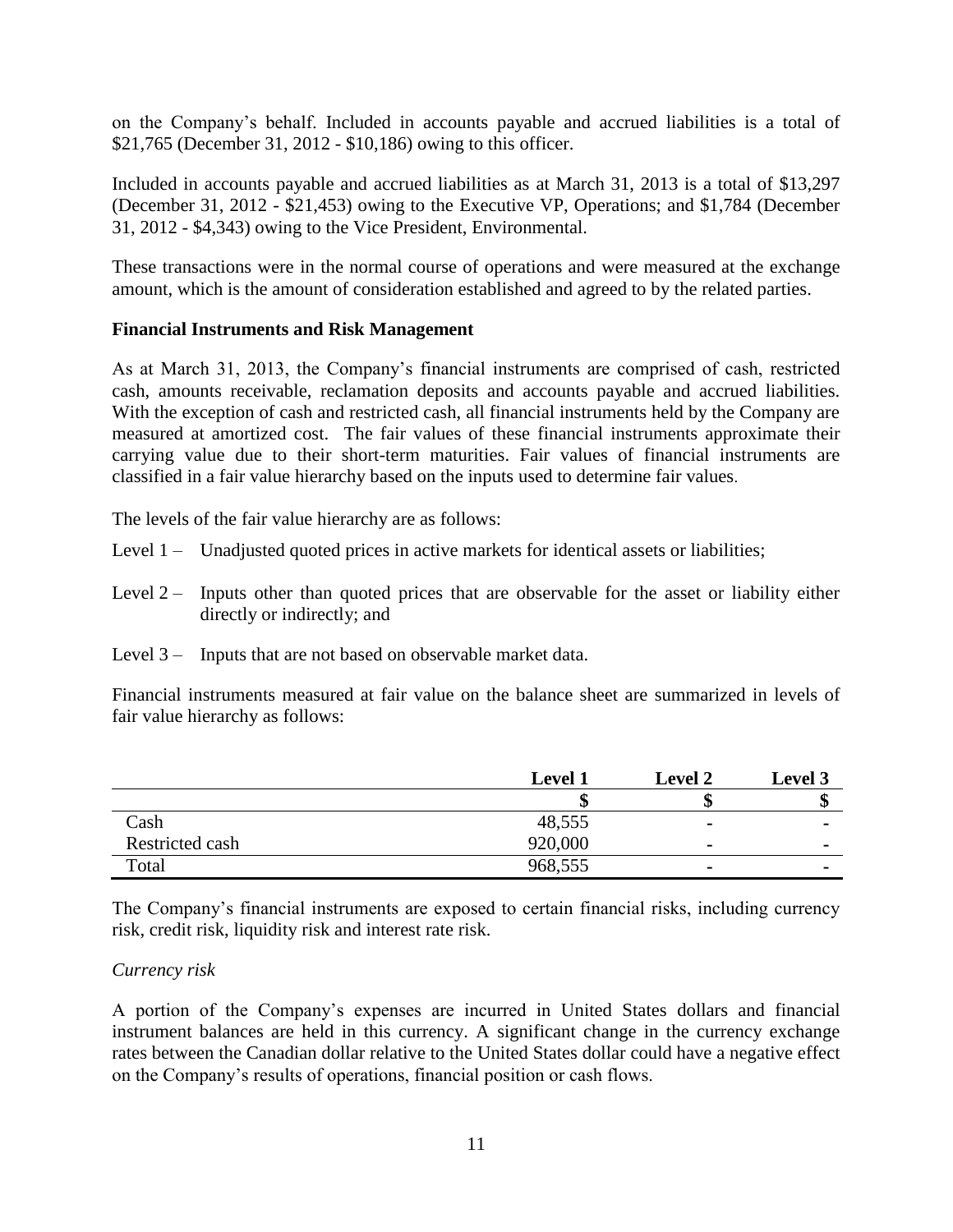The Company has not hedged its exposure to currency fluctuations and, as at March 31, 2013, the Company held \$18,858 (December 31, 2012- \$133,507) in United States dollars. A prolonged \$0.10 increase (decrease) in the value of the Canadian dollar compared with the United States dollar would result in a \$1,859 foreign exchange loss (gain) based on United States dollar holdings as at March 31, 2013.

## *Credit risk*

Credit risk is the risk of an unexpected loss if a customer or third party to a financial instrument fails to meet its contractual obligations. The Company's credit risk is primarily attributable to its cash. The Company limits exposure to credit risk by maintaining its cash with large financial institutions. The Company does not have cash that is invested in asset backed commercial paper.

## *Liquidity risk*

Liquidity risk is the risk that the Company will not be able to meet its financial obligations as they fall due. The Company requires additional financing to fund its existing financial obligations. Although, the Company has successfully accessed capital markets to fund its operations to date and management believes such sources remain available to the Company in the future, there is no assurance that such financing will be available to the Company on favourable terms.

## *Interest rate risk*

Interest rate risk is the risk that the fair value or future cash flows of a financial instrument will fluctuate because of changes in market interest rates. As the Company's cash is currently held in short-term interest bearing accounts which pay relatively low rates of interest, the Company considers the interest rate risk to be limited.

## **CAPITAL MANAGEMENT**

The Company manages its capital structure and makes adjustments to it, based on the funds available to the Company, in order to support the acquisition, exploration and development of resource properties. The Board of Directors does not establish quantitative return on capital criteria for management, but rather relies on the expertise of the Company's management to sustain future development of the business.

The properties in which the Company currently has an interest are in the exploration stage; as such the Company is dependent upon external financings to fund activities. In order to carry out planned exploration and pay for administrative costs, the Company will spend its existing working capital and will attempt to raise additional funds as needed.

Management reviews its capital management approach on an ongoing basis and believes that this approach, given the relative size of the Company, is reasonable.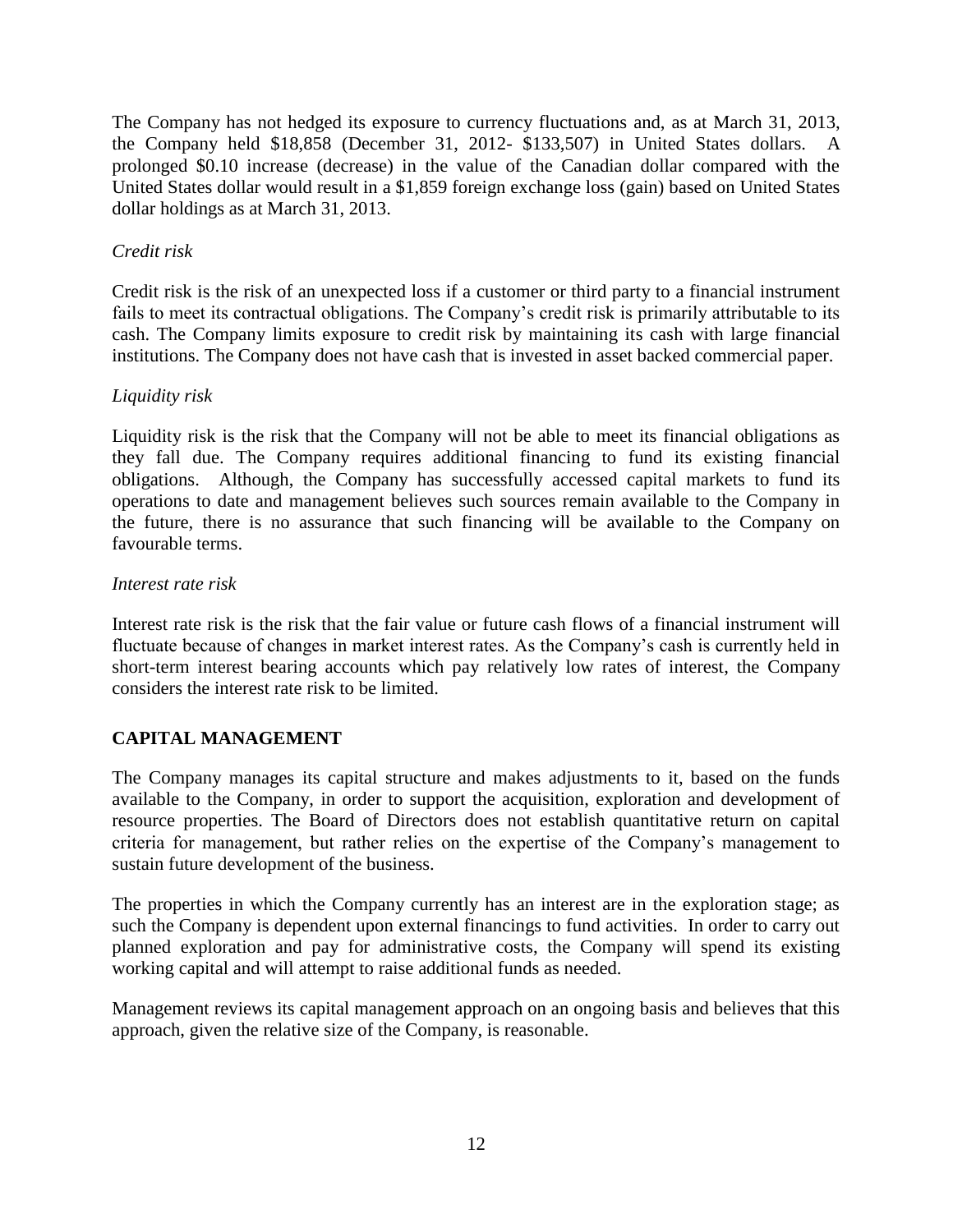There were no changes in the Company's approach to capital management during the three months ended March 31, 2013. The Company is not subject to externally imposed capital requirements.

#### **Off-Balance Sheet Arrangements**

The Company has no off-balance sheet arrangements.

## **Outstanding Share Data**

The following securities are outstanding at May 28, 2013:

| Common shares issued and outstanding                  | 35,185,198 |
|-------------------------------------------------------|------------|
| Shares is suable on the exercise of outstanding stock | 2,344,250  |
| options                                               |            |
| Shares is suable on the exercise of share purchase    | 3,834,359  |
| warrants                                              |            |
| Performance shares issuable through completion of     | 785,000*   |
| operational milestones                                |            |

\* Up to an additional 2,700,000 performance shares have approved by the Company's Board of Directors and/or its shareholders, but agreements have not been finalized or submitted to the Exchange for approval.

## **Critical Judgments and Estimates**

The preparation of financial statements in conformity with IFRS requires management to make estimates and assumptions that affect the reported amounts of assets and liabilities at the date of the financial statements and the reported amounts of revenues and expenses during the reporting period. Actual results may differ from those estimates. Estimates are reviewed on an ongoing basis based on historical experience and other factors that are considered to be relevant under the circumstances. Revisions to estimates on the resulting effects of the carrying amounts of the Company's assets and liabilities are accounted for prospectively.

Notwithstanding the accounting policy change discussed under "Voluntary Change to Accounting Policy," herein, the Company's significant accounting policies and estimates are included in Note 3 of its audited financial statements for the year ended December 31, 2012.

## **Future Changes in Accounting Policies**

Certain new accounting standards and interpretations have been published that are not mandatory for the current reporting period. These standards have been assessed to not have a significant impact on the Company's financial statements:

## i. IAS 32, "*Financial Instruments: Presentation*"

IAS 32 is amended to clarify requirements for offsetting financial assets and financial liabilities. This accounting policy is effective for fiscal years beginning on or after January 1, 2014.